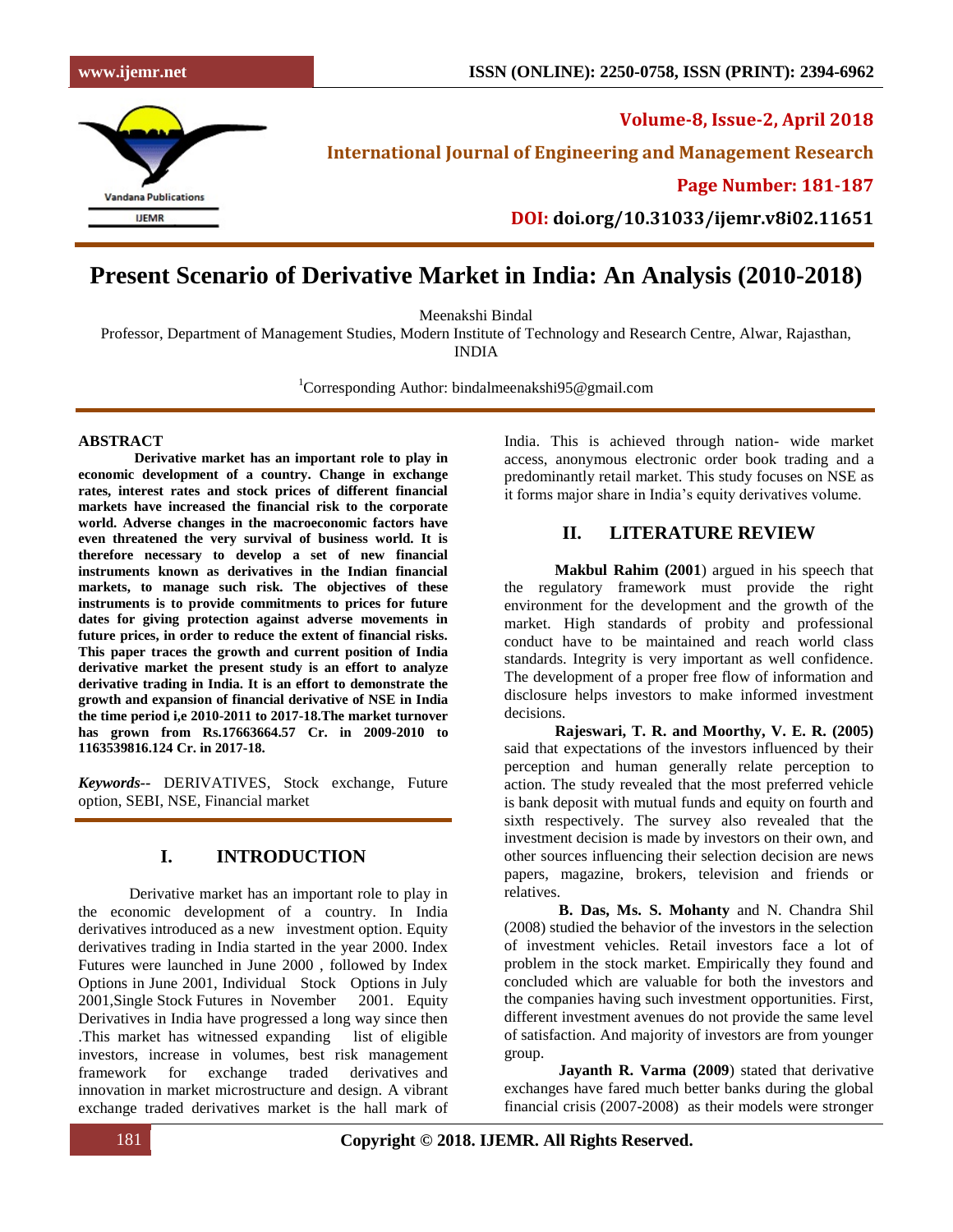and robust than the internal models of the banks. The robustness should never be compromised for an increased sophistication and calibration of the markets. The benefits of Information Technology should be fully exploited to cover risk management. The exchange should not be complacent on their margining systems and try to eliminate the elements that contribute towards the fragility of the risk management systems.

 **Mayank Raturi (2005**) concluded that the value of outstanding derivative contracts continues to expand, despite some setbacks due to the aftermath of the Baring Bank and similar bankruptcies stories. Survival of Credit Derivatives was also questioned.

# **III. OBJECTIVE OF THE STUDY**

- To analyze the current position of NSE in the derivative exchanges.
- To examine the growth of derivative market in India.
- To find out new opportunities in equity derivative market.

### **IV. RESEARCH METHODOLOGY**

 The present study has been undertaken with empirical analysis of status of financial derivatives in India with the use of secondary data. Data and information for the research study were collected and analyzed from secondary published sources like newspapers, web sited, books etc.

# **V. CONCEPT OF DERIVATIVES**

 A derivative is a financial product which has been derived from another financial product or commodity. The derivatives do not have independent existence without underlying product and market. Derivatives are contracts which are written between two parties for easily marketable assets

 A Study of Derivatives Market in India. Derivatives are also known as deferred delivery or deferred payment instruments. Since financial derivatives can be created by means of a mutual agreement, the types of derivative products are limited only by imagination and so there is no definitive list of derivative products.

A derivative is a financial product which has been derived from another financial product or commodity.

**Definition of derivatives:** The securities contracts (Regulation) Act 1956 defines "derivative" as under section 2 (ac). As per this "Derivative" includes

(a) "a security derived from a debt instrument, share, loan whether secured or unsecured, risk instrument or contract for differences or any other form of security."

(b) "a contract which derived its value from the price, or index of prices at underlying securities."

#### *Participants in the derivative trading Hedgers*

 Derivative products are used to hedge or reduce their exposures to market variables such as interest rates, share values, bond prices, currency exchange rates and commodity prices. This is done by corporations, investing institutions, banks and governments alike. A classic example is the farmer who sells futures contracts to lock into a price for delivering a crop on a future date. The buyer could be a food processing company, which wishes to fix a price for taking delivery of the crop in the future. *Speculators/Traders*

 Derivatives are well suited to trading on key market variables such as interest rates, stock market indices and currency exchange rates and on prices of commodities and financial assets. It is much less expensive to create a speculative position using derivatives than by actually trading the underlying commodity or asset. As a result, the potential returns are much greater.

 A classic application is the trader who believes that increasing demand or scarce production is likely to boost the price of the commodity. He has two options with him first option is to buy and store the physical commodity whereas other option is to go long on futures contract.

 Trader chooses the second option to go long futures contract on the underlying asset. If commodity price increases, the value of the contract will also rise and he can reverse back position to book his profit.

#### *Arbitrageurs*

 An arbitrage is a deal that produces risk free profits by exploiting a mispricing in the market. A simple arbitrage occurs when a trader purchases an asset cheaply in one exchange and simultaneously arranges to sell it at another exchange at a higher price. Such opportunities are unlikely to persist for very long, since arbitrageurs would rush in to buy the asset in the cheap location and simultaneously sell at the expensive location, thus reducing the price gap.

# **VI. APPLICATION OF FINANCIAL DERIVATIVES**

 **Risk aversion tools**: One of the most important services provided by the derivatives is to control, avoid, shift and manage efficiently different types of risks through various strategies like hedging, arbitraging, spreading, etc. Derivatives assist the holders to shift or modify suitably the risk characteristics of their portfolios. These are specifically useful in highly volatile financial market conditions like erratic trading, highly flexible interest rates, volatile exchange rates and monetary chaos.

 **Prediction of future prices:** Derivatives serve as barometers of the future trends in prices which result in the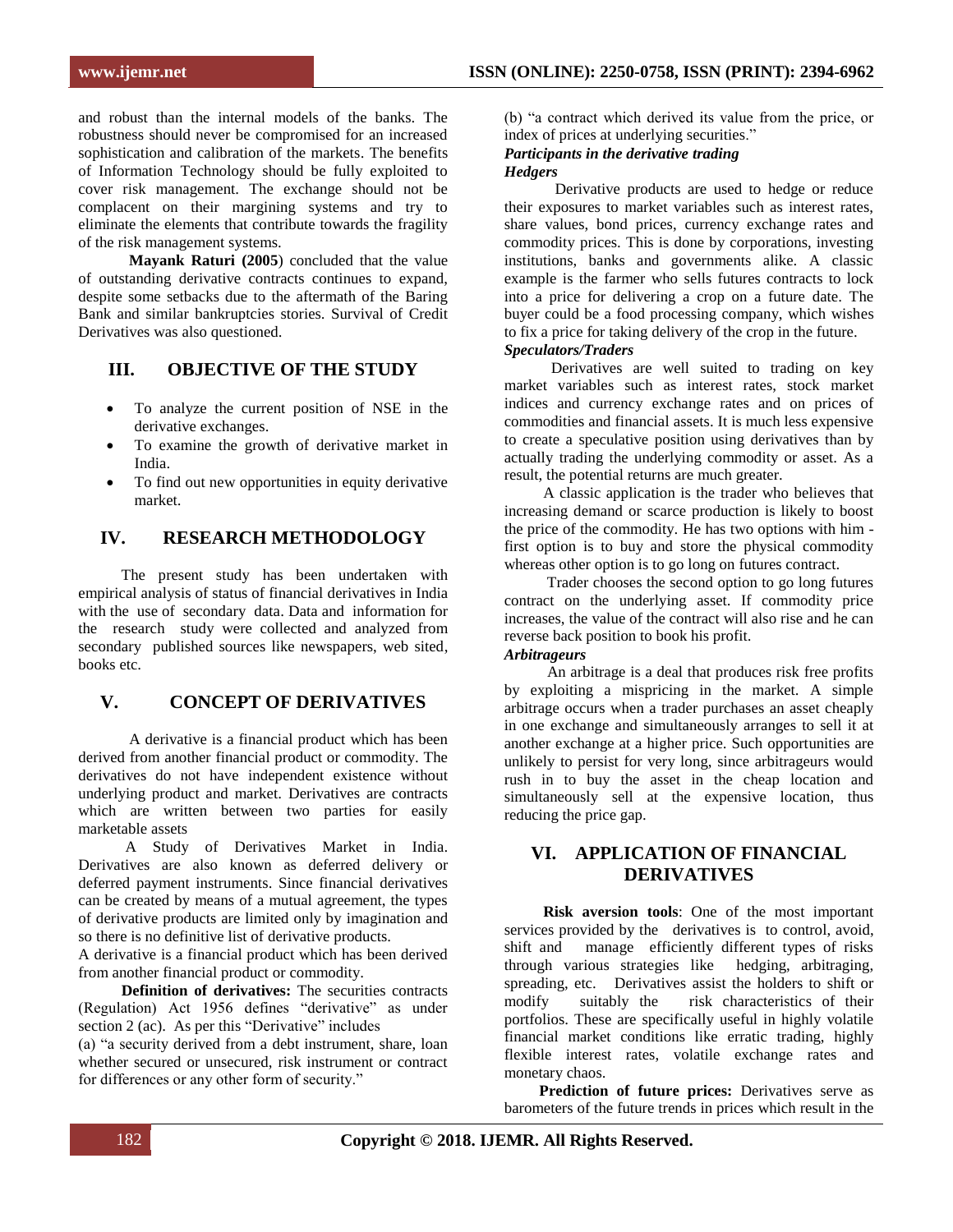discovery of new prices both on the spot and futures markets.

 Further, they help in disseminating different information regarding the futures markets trading of various commodities and securities to the society which enable to discoverer form suitable or correct or true equilibrium prices in the markets. As a result, they assist in appropriate and superior allocation of resources in the society.

 **Assist investors:** The derivatives assist the investors, traders and managers of large pools of funds to devise such strategies so that they may make proper asset allocation increase their yields and achieve other investment goals.

 **Catalyse growth of financial markets:** The derivatives trading encourage the competitive trading in the markets, different risk taking preference of the market operators like speculators, hedgers, traders, speculators, hedgers, traders, arbitrageurs, etc. resulting i n increase in trading volume in the country.

 **Brings perfection in market:** Complete market concept refers to that situation where no particular investors can be better off than others, or patterns of returns of all additional securities are spanned by the already existing securities in it, or there is no further scope of additional security.

**Enhance liquidity:** As we see that in derivatives trading no immediate full amount of the transaction is required since most of them are based on margin trading. As a result, large number of traders, speculators arbitrageurs operate in such markets. So, derivatives trading enhance liquidity and reduce trans-action costs in the markets for underlying assets.

### *Classification of derivative*

Types of Derivatives in India

- **Commodity Derivatives and financial derivatives**
- **Basic Derivatives and Complex Derivatives**

#### **• Exchange Traded Derivatives and OTC Derivatives** *Commodity Derivatives and financial derivatives*

 Derivative contract are made into the different types of commodities such as juts. Sugar, tea, oil. These derivative contracts are traded in commodity exchanges. The major commodity exchanges in India are three:

• National Commodity & Derivatives Exchange Limited (NCDEX)

• Multi- Commodity Exchange of India Limited (MCX)

• National Multi commodity Exchange of India Limited (NMCEIL)

 These exchanges provide different types of contracts (Which are called future contracts). The derivatives in currencies gilt-edged debt securities, share, share indices, etc. are known as financial derivatives. These are traded at different exchanges all over the world. Financial derivatives can be broadly classified into currency derivatives, interest rate derivatives and stock and stock index derivatives. In India, stock future, stock Index Futures, Stock Options and Stock Index Options are traded at BSE OR NSE. Interest rate derivative have also been allowed by the Government of India.

#### *Basic Derivatives and Complex Derivatives*

**• Basic Types:** Those financial assets under which underlying assets are binding in an agreement by any one of the contract I.e. Forwards , future, Options, warrants etc.

**• Complex Derivatives**: Those financial assets under which underlying assets are binding an agreement by the any one of the contract. Example Swap etc.

### *Exchange Traded and OTC Derivatives*

 Derivatives which are made and regulated by some market mechanism and trade on an exchange are called exchange traded derivatives. Exchange traded derivatives are well standardized and organized in nature and available in a well set financial or commodity market. Exchange traded derivatives are available in NSE, BSE, NCDEX, MCX etc.

- All exchange traded derivatives can be financial or commodity derivatives and they are based upon underlying assets such as stock, debt or foreign currency and different contracts which has basic of some underlying assets and designed to trade into exchange market I,e . Forwards, futures, options, warrant swaps etc.
- Any derivative contracts if traded outside the exchange market and privately negotiated are called **over the counter** contracts. Which is not bonded by rules and regulations of exchange markets. They offer customized products and which are very much tailor made in nature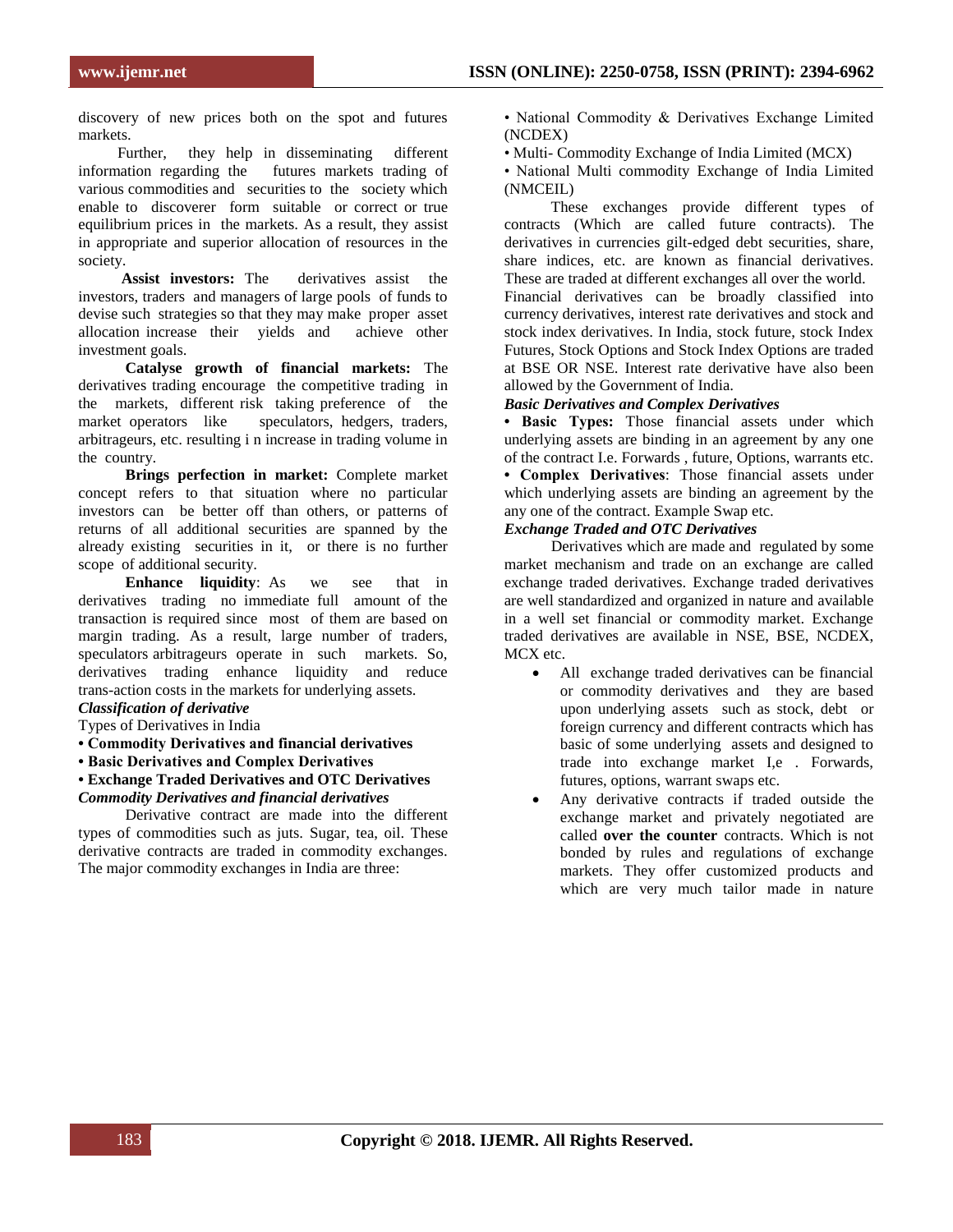

**Forwards:** A forward contract is a customized contract between two entities, where settlement takes place on a specific date in the future at today's pre agreed price.

 A forward contract is an agreement between two parties to buy or sell an asset at a specified point of time in the future. The price of the underlying instrument, in whatever form, is paid before control of the instrument changes.

**Futures:** A futures contract is an agreement between two parties to buy or sell an asset at a certain time in the future at a certain price. A futures contract is a financial contract obligating the buyer to purchase an asset, such as a physical commodity or a financial instrument, at a predetermined future date and price, futures contracts detail the quantity and quality of the underlying asset; they are standardized to facilitate trading on a futures exchanges. Some future contracts may call for physical delivery of the asset, while others are settled in cash. The futures markets are characterized by the ability to use very high leverage relative to stock markets.

#### *Examples of international futures contracts are*

- Corn future(CBOT)
- Gold future(COMEX)
- Crude oil futures (NYMEX)
- Stock index futures(CME)
- Eurodollar future(IMM)

#### • Bond futures (CBOT)

**Options:** Options are of two types - calls and puts. Calls give the buyer the right but not the obligation to buy a given quantity of the underlying asset, at a given price on or before a given future date. Puts give the buyer the right, but not the obligation to sell a given quantity of the underlying asset at a given price on or before a given date.

**Swaps:** Swaps are private agreements between two parties to exchange cash flows in the future according to a pre arranged formula. They can be regarded as portfolios of forward contracts. The two commonly used swaps are :

**Interest rate swaps:** These entail swapping only the interest related cash flows between the parties in the same currency.

**Currency swaps**: These entail swapping both principal and interest between the parties, with the cash flows in one direction being in a different currency than those in the opposite direction.

**Swaptions:** Swaptions are options to buy or sell a swap that will become operative at the expiry of the options. Thus a swaption is an option on a forward swap. Rather than havecalls and puts, the swaptions market has receiver swaptions and payer swaptions. Areceiver swaption is an option to receive fixed and pay floating. A payer swaption is an option to pay fixed and receive floating.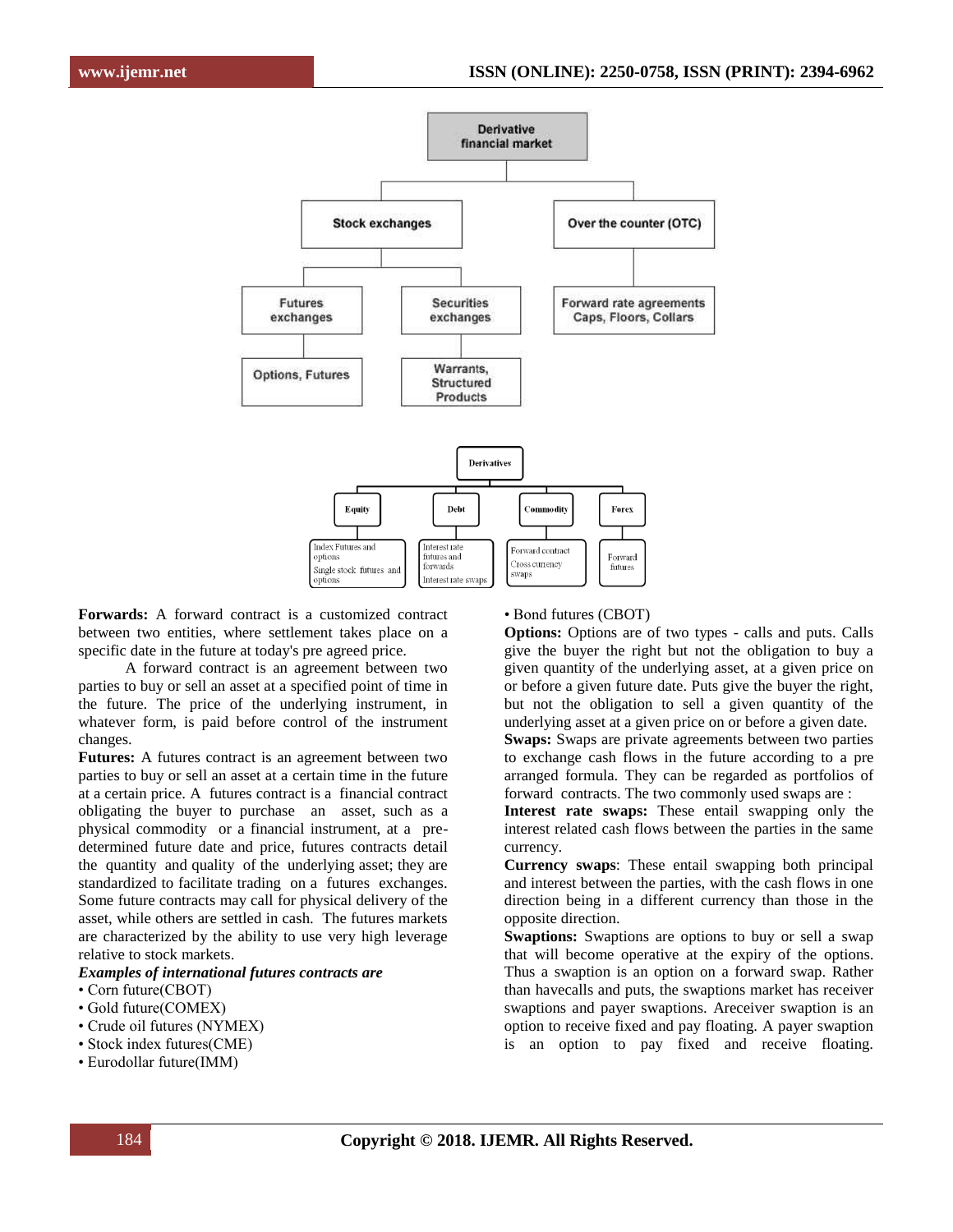# **VII. GROWTH OF EQUITY DERIVATIVE MARKET IN INDIA**

#### **Growth in FO segment**

| <b>TABLE NO. 1</b> |                    |                |                                        |  |  |  |  |  |  |
|--------------------|--------------------|----------------|----------------------------------------|--|--|--|--|--|--|
| Year               | No.<br>of<br>total | Total turnover | Average daily turnover (in.<br>$Cr.$ ) |  |  |  |  |  |  |
|                    | contract           | (in Cr.)       |                                        |  |  |  |  |  |  |
|                    |                    |                |                                        |  |  |  |  |  |  |
|                    |                    |                |                                        |  |  |  |  |  |  |
| 2017-18            | 1896548351         | 163539816.12   | 678588.45                              |  |  |  |  |  |  |
| 2016-17            | 1399746129         | 94370301.61    | 389959.92                              |  |  |  |  |  |  |
| $2015 - 16$        | 2098610395         | 64825834.30    | 267875.34                              |  |  |  |  |  |  |
| 2014-15            | 1837041131         | 55606453.39    | 233640.56                              |  |  |  |  |  |  |
| 2013-14            | 1284424321         | 38211408.05    | 155557.68                              |  |  |  |  |  |  |
| 2012-13            | 1131467418         | 31533003.96    | 126638.57                              |  |  |  |  |  |  |
| 2011-12            | 1205045464         | 31349731.74    | 125902.54                              |  |  |  |  |  |  |
| 2010-11            | 1034212062         | 29248221.09    | 115150.48                              |  |  |  |  |  |  |
| 2009-10            | 679293922          | 17663664.57    | 72392.07                               |  |  |  |  |  |  |

Source: Compiled from NSE website.





The above chart depicts continuous growth in derivative market in FO segment.

From year 2010 to 2018 which increase 72392.07 cr. to 678588.45 cr. It is a tremendous growth and good sign for Indian economy.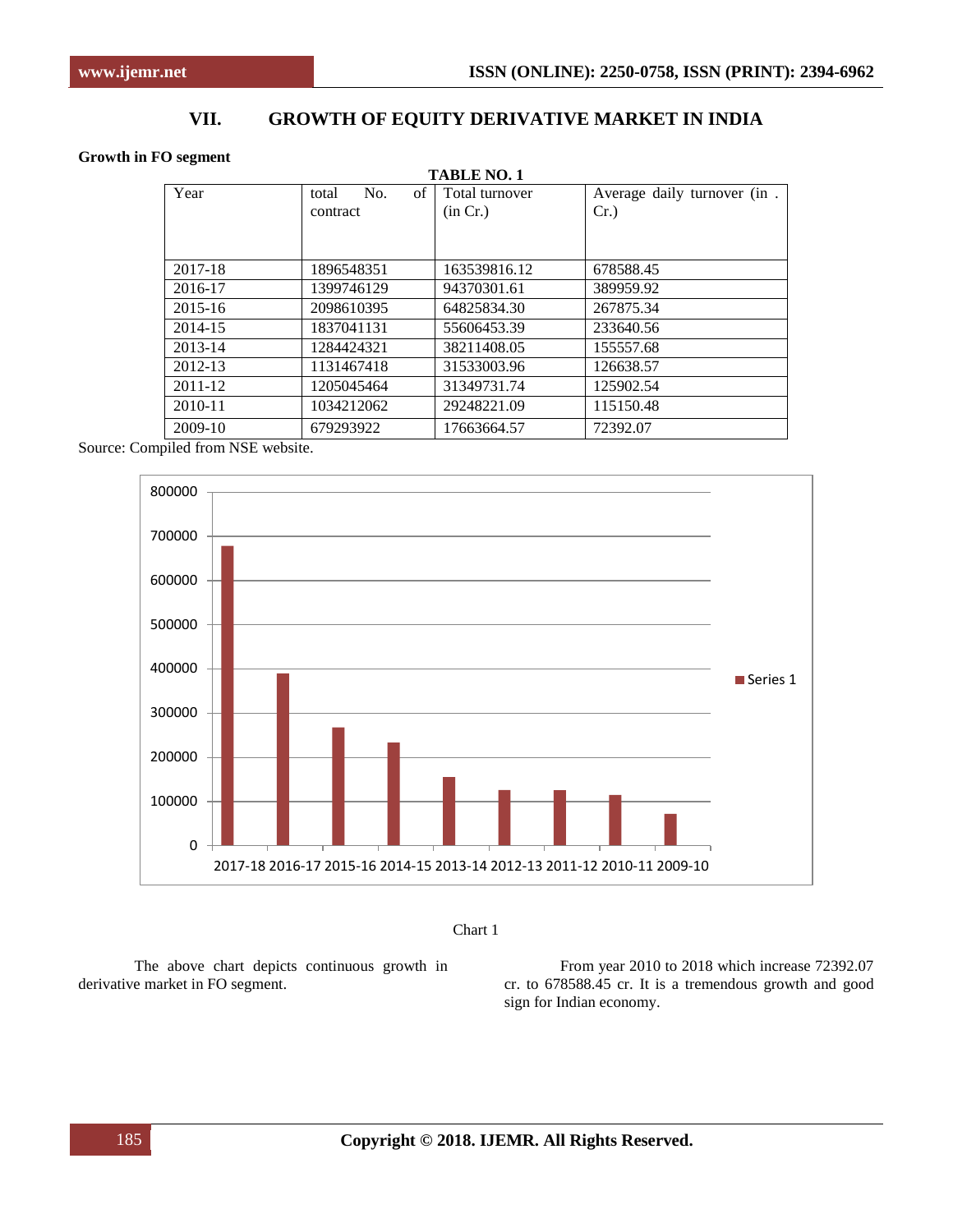| Year        | <b>Currency future</b>        |                 | <b>Currency options</b>       |                             |                            | <b>Total</b>          | Average<br>daily<br>turnover<br>(in Cr.) |           |
|-------------|-------------------------------|-----------------|-------------------------------|-----------------------------|----------------------------|-----------------------|------------------------------------------|-----------|
|             | No.<br>of<br><b>contracts</b> | <b>Turnover</b> | of<br>No.<br><b>contracts</b> | <b>Notional</b><br>turnover | <b>Premium</b><br>turnover | No.<br>of<br>contract | turnover *                               |           |
| 2017-18     | 38,82,42,290                  | 25,80,761.67    | 37, 29, 27, 263               | 24, 22, 309. 33             | 7,533.79                   | 76, 11, 69, 553       | 50,03,071.00                             | 20,759.63 |
| 2016-17     | 36, 26, 15, 931               | 24,89,778.94    | 34,98,35,508                  | 23,67,296.92                | 7,153.09                   | 71,24,51,439          | 48, 57, 075. 85                          | 20,070.56 |
| $2015 - 16$ | 40,97,59,364                  | 27,49,332.96    | 26, 38, 23, 800               | 17,52,552.62                | 6,059.00                   | 67, 35, 83, 164       | 45,01,885.58                             | 18,602.83 |
| 2014-15     | 35, 55, 88, 963               | 22,47,992.34    | 12,50,75,731                  | 7,75,915.32                 | 3,164.45                   | 48,06,64,694          | 30,23,907.67                             | 12,705.49 |
| 2013-14     | 47,83,01,579                  | 29,40,885.92    | 18, 18, 90, 951               | 10,71,627.54                | 7,297.15                   | 66,01,92,530          | 40, 12, 513. 45                          | 16,444.73 |
| 2012-13     | 68, 41, 59, 263               | 37, 65, 105. 33 | 27,50,84,185                  | 15,09,359.32                | 10.109.99                  | 95, 92, 43, 448       | 52,74,464.65                             | 21,705.62 |
| 2011-12     | 70, 13, 71, 974               | 33,78,488.92    | 27, 19, 72, 158               | 12,96,500.98                | 7,100.69                   | 97, 33, 44, 132       | 46.74.989.91                             | 19,479.12 |
| 2010-11     | 71, 21, 81, 928               | 32,79,002.13    | 3,74,20,147                   | 1,70,785.59                 | 946.70                     | 74,96,02,075          | 34, 49, 787. 72                          | 13,854.57 |
| 2009-10     | 37,86,06,983                  | 17,82,608.04    |                               | ۰                           | $\overline{\phantom{0}}$   | 37,86,06,983          | 17.82.608.04                             | 7.427.53  |

#### **Business Growth in CD Segment Table No. 2**

**Source: Compiled from NSE website**



Chart 2

 The chart no. 2 depicts growth of derivative market in CD segment. it shows fluctuations in market growth . In year 2012-13 the average daily turnover was 21,705.62. Which reduced in 2014 and 2015 by 16,444.73 cr. and

12,705.49 cr. afterwards it increases continuously in 2016, 2017and 2018 by18, 602.83, 20,070.56 20,759.63 cr. It is positive indicator for derivate market, investors as well as Indian economy.

| Product wise growth in FO segment |                    |  |  |
|-----------------------------------|--------------------|--|--|
|                                   | <b>TABLE NO. 3</b> |  |  |

| Year     | <b>Index Futures</b> |                | <b>Stock Futures</b> |                 | <b>Index Options</b> |          | <b>Stock Options</b> |                                | <b>Total</b> |            |
|----------|----------------------|----------------|----------------------|-----------------|----------------------|----------|----------------------|--------------------------------|--------------|------------|
|          | No.<br>of            | <b>Turnove</b> | No.<br>of            | <b>Turnover</b> | No.<br>of            | Premiu   | No.<br>of            | Premiu                         | No.<br>of    | Turnover*  |
|          | contracts            |                | contracts            |                 | contracts            | m        | contracts            | m                              | contracts    | ₹ cr.)     |
|          |                      | ₹ cr.)         |                      | ₹ cr.)          |                      | Turnove  |                      | Turnove                        |              |            |
|          |                      |                |                      |                 |                      | $r**$    |                      | $r**$                          |              |            |
|          |                      |                |                      |                 |                      | (₹ cr.)  |                      | $(\bar{\bar{\mathbf{x}}}$ cr.) |              |            |
| $2017 -$ | 57674584             | 4810454.       | 214758366            | 15597519.       | 151503422            | 460653.7 | 12641137             | 148217.5                       | 19138785     | 164984859. |
| 18       |                      | 34             |                      |                 |                      |          |                      |                                | 48           | 0.5        |
| $2016-$  | 66535070             | 4335940.       | 173860130            | 11129587.       | 106724491            | 350021.5 | 92106012             | 95570.09                       | 13997461     | 94370301.6 |
|          |                      | 78             |                      | 14              | <sub>6</sub>         |          |                      |                                | 29           |            |